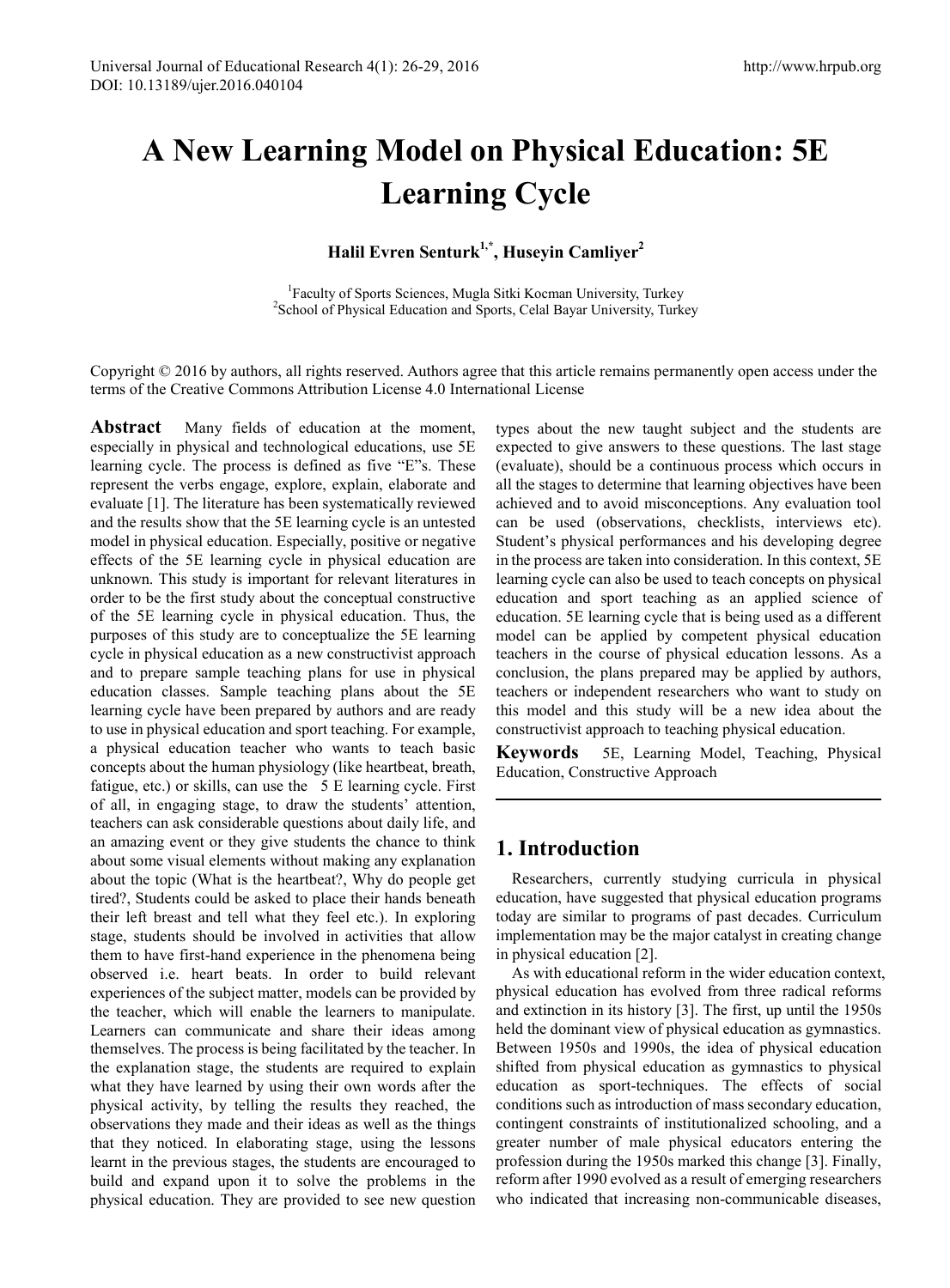such as cardiovascular disease, diabetes, cancer, obesity rates and physical inactivity had become the most important public health issues globally [4]. The alarming rates of overweight and obese children need to be addressed by health educators and professionals. Increasing regular physical activity is widely accepted as an effective preventive measure for a variety of health risk factors across all ages and genders [5]. Considering these issues, current international and national physical education standards have stated that "regular physical activity participation", "performing and maintaining health enhancing physical activity" and "internalizing health related physical fitness concepts" are critical to provide a guide for school physical education curricula [6].

The current Turkish curriculum is based on the principle that "every child must be physically active". So then in physical education lesson, teacher must use an interactive learning method for the active children. In variety fields of education at the present time, most especially in physical and technological educations, a different interactive learning method named 5E learning cycle is being used by many teachers as well. 5E Learning cycle is one of the

for physical activity habits of the students.

constructivist approach models, developed by the BSCS group. It consists of five phases; engagement, exploration, explanation, elaboration and evaluation [7].

The literature has been systematically reviewed and the results showed that the 5E learning cycle is an untested model in physical education. Especially, positive or negative effects of the 5E learning cycle in physical education are unknown. This study is important for relevant literatures in order to be the pioneering studies on the concept of constructive 5E learning cycle in physical education. Thus, the purposes of this study are to conceptualize the 5E learning cycle in physical education as a new constructivist approach and to prepare sample teaching plans for use in physical education classes. Sample teaching plans about the 5E learning cycle have been prepared by authors and are ready to be used in physical education and sport teaching. For example, a physical education teacher who wants to teach basic concepts about the human physiology (like heartbeat, breath, fatigue, etc.) or any basic motor skills, can use this model of the 5 "E"s. In this context, the present study intends to serve as a basis for future research on 5E learning cycle in physical education.

| <b>Learning Domain</b>                                                                                                                                   | Physical Activity Habit                                                         |  |
|----------------------------------------------------------------------------------------------------------------------------------------------------------|---------------------------------------------------------------------------------|--|
| <b>Sub-Learning Domain</b>                                                                                                                               | Relationship between Physical Activity and Circulatory System                   |  |
| <b>Learning Objectives</b>                                                                                                                               | Developing evaluable information about Physical Activity and Circulatory System |  |
| <b>Course Time</b>                                                                                                                                       | 1 hour                                                                          |  |
| <b>Skills</b>                                                                                                                                            | Reasoning, overarching                                                          |  |
| Gains                                                                                                                                                    | Learning heartbeat, using in social life                                        |  |
| <b>Methods and Techniques</b>                                                                                                                            | Examination and exploring, learning by doing                                    |  |
| Engaging                                                                                                                                                 |                                                                                 |  |
| Teacher asks questions as follows;                                                                                                                       |                                                                                 |  |
| "Which organs do we have and which is the most important of them?"<br>1.                                                                                 |                                                                                 |  |
| "Where is the heart and what is the work of it?"<br>$\overline{c}$                                                                                       |                                                                                 |  |
| These questions make a sensation on students. (What is the heartbeat?, Why do people get tired?, etc.).                                                  |                                                                                 |  |
| <b>Exploring</b>                                                                                                                                         |                                                                                 |  |
| Teacher asks students to run 2 tours round the school garden. After, requests students to feel their heart beat and asks these questions;                |                                                                                 |  |
| "Are you feeling your heartbeat?"<br>1.                                                                                                                  |                                                                                 |  |
| "Do you know why your hearth beat is faster?"<br>2.                                                                                                      |                                                                                 |  |
| 3.<br>"Which other reactions did you feel like faster breathing, sweltering, warming up, etc?" And teacher wants students to discuss each other and to   |                                                                                 |  |
| tell a story about these situations.                                                                                                                     |                                                                                 |  |
| <b>Explaining</b>                                                                                                                                        |                                                                                 |  |
| Teacher wants students to run 5 tours around the school garden at this time. After heartbeats of students have been measured, teacher asks again;        |                                                                                 |  |
| "How many is your heartbeat?"<br>1.                                                                                                                      |                                                                                 |  |
| "Did you feel reactions we talked before?"<br>$\overline{2}$ .                                                                                           |                                                                                 |  |
| $\overline{\mathbf{3}}$ .<br>"Are you tired and / or thirsty?"                                                                                           |                                                                                 |  |
| 4.<br>"Do you want to play a game or do physical activity tirelessly?"                                                                                   |                                                                                 |  |
| 5.<br>"Do you know how do you do that?"                                                                                                                  |                                                                                 |  |
| Teacher lets them think critical and ask questions. So, teacher provides them with a clear understanding.                                                |                                                                                 |  |
| <b>Elaborating</b>                                                                                                                                       |                                                                                 |  |
| Teacher gives them chance to use their knowledge and asks questions for reinforcement;                                                                   |                                                                                 |  |
| "Who is your favorite athlete?"<br>1.<br>$\overline{c}$                                                                                                  |                                                                                 |  |
| "What do you think that these athletes are tired when they run or do physical activity as much as you are?"<br>3.<br>"How do they succeed?"              |                                                                                 |  |
| Teacher lets them think critically and answer the questions. After then students are required to discuss among themselves about relationship between     |                                                                                 |  |
| physical activity habits and heartbeat. Finally, the teacher teaches the relationship between these concepts so that these concepts will be thoroughly   |                                                                                 |  |
| learned by the students.                                                                                                                                 |                                                                                 |  |
| <b>Evaluation</b>                                                                                                                                        |                                                                                 |  |
| In this stage, the students should be realized the relationship between physical activity habits and circulation system. Teacher wants them to write a   |                                                                                 |  |
| composition about which activity you want to do regularly and talk about it with their families. Teacher evaluates awareness what teacher wants to raise |                                                                                 |  |

**Table 1.** Sample Lesson Plan (Physical Activity Habit)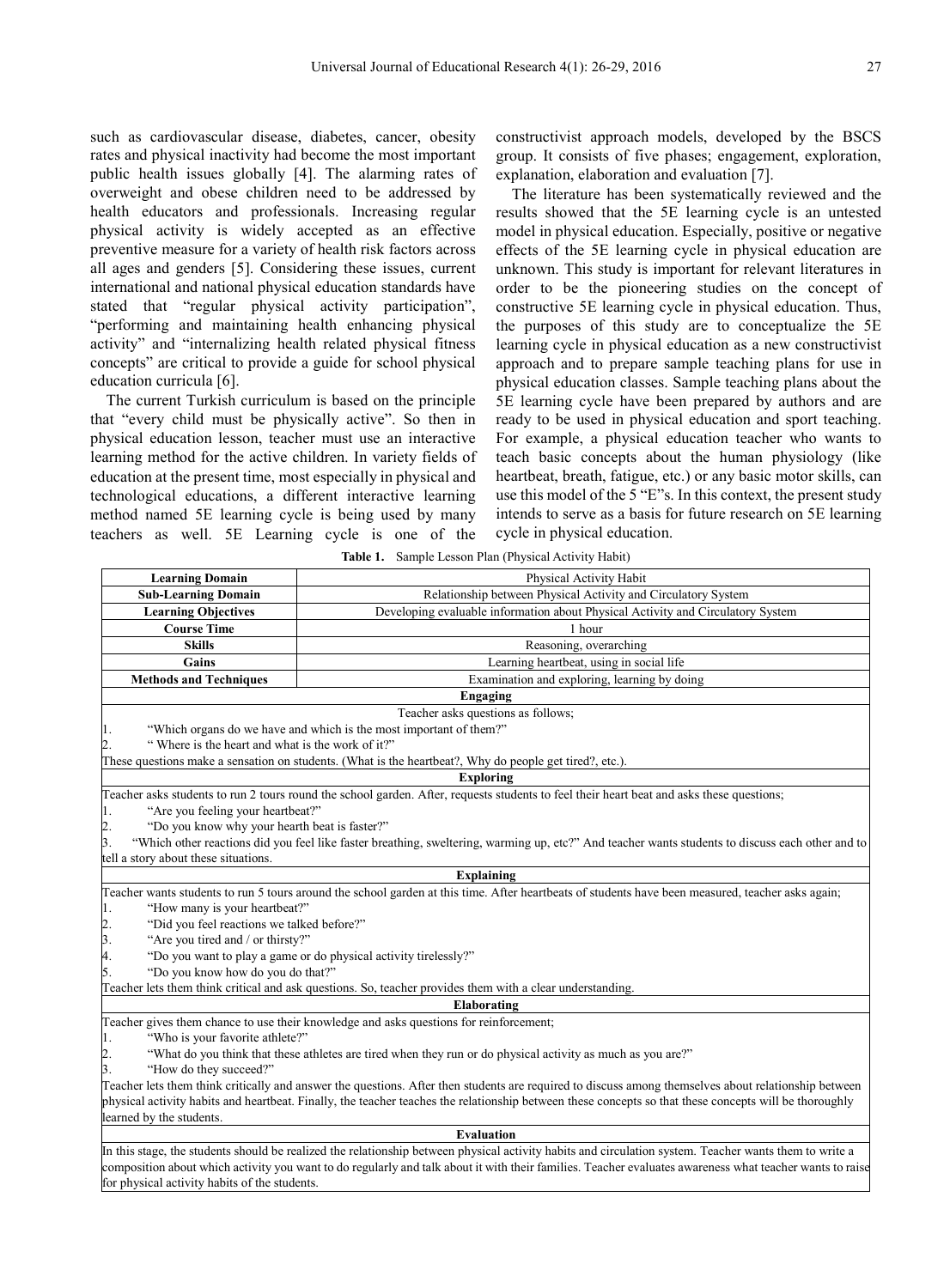**Table 2.** Sample Lesson Plan (Any Basic Motor Skill Learning)

| <b>Learning Domain</b>                                                                                                                                                                                                                                                                                                                                                                                                                                                                                                                                            | Any Basic Motor Skill Learning                               |  |
|-------------------------------------------------------------------------------------------------------------------------------------------------------------------------------------------------------------------------------------------------------------------------------------------------------------------------------------------------------------------------------------------------------------------------------------------------------------------------------------------------------------------------------------------------------------------|--------------------------------------------------------------|--|
| <b>Sub-Learning Domain</b>                                                                                                                                                                                                                                                                                                                                                                                                                                                                                                                                        | Any Motor Skill                                              |  |
| <b>Learning Objectives</b>                                                                                                                                                                                                                                                                                                                                                                                                                                                                                                                                        | Developing observable motor skills in physical education     |  |
| <b>Course Time</b>                                                                                                                                                                                                                                                                                                                                                                                                                                                                                                                                                | 1 hour                                                       |  |
| <b>Skills</b>                                                                                                                                                                                                                                                                                                                                                                                                                                                                                                                                                     |                                                              |  |
| Gains                                                                                                                                                                                                                                                                                                                                                                                                                                                                                                                                                             | Teacher must decide which motor skill students should learn. |  |
| <b>Methods and Techniques</b>                                                                                                                                                                                                                                                                                                                                                                                                                                                                                                                                     |                                                              |  |
| <b>Engaging</b>                                                                                                                                                                                                                                                                                                                                                                                                                                                                                                                                                   |                                                              |  |
| First of all, in engaging stage, to draw the students' attention, teacher asks considerable questions about daily life, sport competitions, famous athletes<br>and an amazing event or they give students the chance to think about some visual elements without making any explanation about the topic (Who is the<br>fastest man in the world?, Have you ever watched a basketball match in your life?, etc.).                                                                                                                                                  |                                                              |  |
| <b>Exploring</b>                                                                                                                                                                                                                                                                                                                                                                                                                                                                                                                                                  |                                                              |  |
| In exploring stage, students offer activities about the physical activity and they are provided to reach the information on their own.                                                                                                                                                                                                                                                                                                                                                                                                                            |                                                              |  |
| <b>Explaining</b>                                                                                                                                                                                                                                                                                                                                                                                                                                                                                                                                                 |                                                              |  |
| The students are required to explain what they learned by their own sentences after the physical activity, by telling the results they reached, the<br>observations they made and their ideas as well as the things that they noticed. The students can share their experiences among themselves. The teacher<br>in this stage is a facilitator.                                                                                                                                                                                                                  |                                                              |  |
| Elaborating                                                                                                                                                                                                                                                                                                                                                                                                                                                                                                                                                       |                                                              |  |
| In elaborating stage, the students are encouraged to practice and solve the problems about this skill. They are going to do new activity types about the<br>new topic taught and the students are expected to give answers to questions like;<br>S: "Can we use a different throwing technique for the shot put?"<br>S: "Are there any different styles of serving the ball in volleyball?"                                                                                                                                                                       |                                                              |  |
| <b>Evaluation</b>                                                                                                                                                                                                                                                                                                                                                                                                                                                                                                                                                 |                                                              |  |
| And in the last stage (evaluate), by examining the studies that students make in their school and physical activities, the students' learning levels are<br>observed. These observations made by considering all the learning process. Student's physical performances and his developing degree in the process<br>are taken into consideration. In this stage, teachers use the evaluation tools to be used either interview, observation or checklist etc. to evaluate the topic<br>taught based on the learning objectives set at the beginning of the lesson. |                                                              |  |

# **2. Methodology**

In this section, two sample lesson plans have been prepared in order to teach the basic concepts and skills in physical education. In preparation phase of these plans, the authors have taken care of all phases of 5E learning cycle.

#### **3. Discussion and Conclusions**

While there are many studies on 5E learning cycle in the world, in Turkey these studies are limited and are only on science disciplines and none on physical education.

The primary purpose of this study was to adapt 5E learning cycle as a new learning model to physical education. The other purpose was to conceptualize the 5E learning cycle in physical education as a new constructivist approach and to prepare sample teaching plans for use in physical education classes. Sample teaching plans about the 5E learning cycle have been prepared by authors and are ready to use in physical education and sport teaching. For example, if a physical education teacher wants to teach basic concepts about the human physiology (like heartbeat, breath, fatigue, etc.) or skills, he or she can use the 5 "E" model.

In this context, 5E learning cycle can also be used for teaching concepts on physical education and sport teaching as an applied science of education. 5E learning cycle that is being used as a different model can be applied by competent

physical education teachers in the course of physical education lessons.

In conclusion, the lesson plans prepared may be applied by authors, teachers or independent researchers who want to study on this model and this study will be a new idea about the constructivist approach to teach physical education.

## **REFERENCES**

- [1] Bybee, R. (2001). The Five E's from Roger Bybee. Biological Curriculum Science Study (BSCS). Retrieved May 6, 2014, from http://www.miamisci.org/ph/lpintro5e.html
- [2] Ward, P. (1999). Designing of the Saber-Tooth project. *Journal of Teaching in Physical Education, 18(4),* p. 403-416.
- [3] Kirk, D. (2010). Physical Education Futures. London: Routhledge. p.6-7.
- [4] U.S. Department of Health and Human Services (2000). Physical activity and health: a report of the Surgeon General. Atlanta, GA: Centers for Disease Control and Prevention and Health Promotion.
- [5] Tremblay, M. S.; Warburton, D. E. R.; Janssen, I., Paterson, D. H., Latimer, A. E., Rhodes, R. E., Kho, M. E., Hicks, A., LeBlanc, A. G. Zehr, L. Murumets, K., & Duggan, M. (2011). New Canadian directives on physical activity matters, *Applied Physiology Nutrition and Metabolism, 36(1),* 47-58.